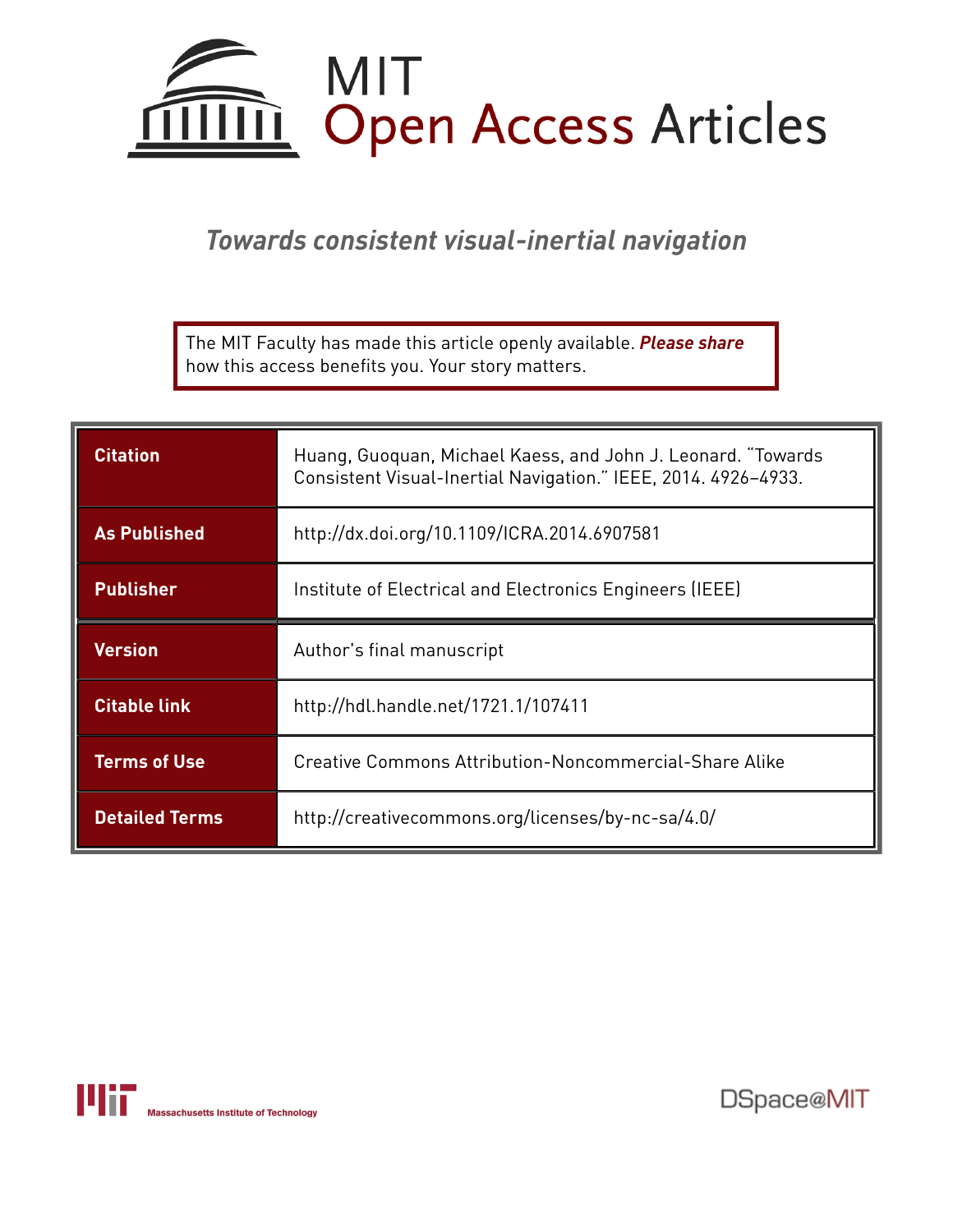# Towards Consistent Visual-Inertial Navigation

Guoquan Huang, Michael Kaess, and John J. Leonard

*Abstract*— Visual-inertial navigation systems (VINS) have prevailed in various applications, in part because of the complementary sensing capabilities and decreasing costs as well as sizes. While many of the current VINS algorithms undergo inconsistent estimation, in this paper we introduce a new extended Kalman filter (EKF)-based approach towards consistent estimates. To this end, we impose both state-transition and obervability constraints in computing EKF Jacobians so that the resulting linearized system can best approximate the underlying nonlinear system. Specifically, we enforce the propagation Jacobian to obey the semigroup property, thus being an appropriate state-transition matrix. This is achieved by parametrizing the orientation error state in the global, instead of local, frame of reference, and then evaluating the Jacobian at the propagated, instead of the updated, state estimates. Moreover, the EKF linearized system ensures correct observability by projecting the most-accurate measurement Jacobian onto the observable subspace so that no spurious information is gained. The proposed algorithm is validated by both Monte-Carlo simulation and real-world experimental tests.

### I. INTRODUCTION

Over the past decades, inertial navigation systems (INS) [1] have been extensively used for estimating the 6 degrees-of-freedom (d.o.f.) poses of sensing platforms (a.k.a. robots) in GPS-denied environments, such as underwater, indoor, in the urban canyon, and on other planets. Most INS rely on an inertial measurement unit (IMU) that measures the 3 d.o.f. rotational velocity and 3 d.o.f. linear acceleration of the sensing platform on which it is rigidly attached. Unfortunately, simple integration of IMU measurements that are corrupted by noise and bias, often results in pose estimates unreliable for long-term navigation. On the other hand, a camera is small, light-weight, inexpensive, and energy efficient while providing rich information. We hence aid an INS with a monocular camera whose measurements are used to provide motion information of the sensor pair, i.e., visualinertial navigation system (VINS). In this paper, we aim to develop a consistent estimation algorithm for this problem.

Various algorithms are available for VINS problems including visual-inertial simultaneous localization and mapping (SLAM) [2] and visual-inertial odometry (VIO) [3], such as the extended Kalman filter (EKF) [2], [4], [5], the unscented Kalman filter (UKF) [6], and the batch or incremental smoothers [7], [8], among which the EKF-based approach remains arguably the most popular because of its efficiency. However, similar to 2D SLAM [9]–[11], the standard EKF produces inconsistent estimates when applied to VINS problems, primarily due to the mismatch of observability properties between the EKF linearized VINS and the underlying nonlinear system [3], [12]–[16]. This significantly limits a long-term deployment of VINS in critical scenarios. As defined in [17], a state estimator is *consistent* if the estimation errors are zero-mean, and the estimated covariance is equal to the true covariance. Consistency is one of the primary criteria for evaluating the performance of any estimator; if an estimator is inconsistent, then the accuracy of the computed state estimates is unknown, which in turn makes the estimator unreliable. In this paper, we also study the VINS problem within the EKF framework, while focusing on improving the filter consistency from the perspective of both state-transition *and* observability properties of the EKF linearized system.

In particular, as shown in [3], [12]–[16], the standard EKF-based VINS where the propagation and measurement Jacobians are evaluated at the latest state estimates, has different observability properties from the underlying nonlinear system (or the ideal linearized system where Jacobians are computed using the true states). This was shown to be one of main causes for the filter inconsistency. Furthermore, we analytically show for the first time that the propagation Jacobian in the standard EKF-based VINS violates the semigroup property of a state-transition matrix [18]. If such a Jacobian is used as the "state-transition" matrix to represent the underlying dynamical system, the produced state estimates conceivably may drift away from the solutions of the system, and thus become inconsistent or even diverge. To address the aforementioned two (observability and statetransition) issues, in the proposed algorithm, termed statetransition and observability constrained (STOC)-VINS, we first impose correct observability constraints as in [12]– [15]; and moreover, we *explicitly* enforce the propagation Jacobian to obey the semigroup property. This is achieved by parametrizing the orientation error state in the *global*, instead of *local*, frame of reference, and then directly evaluating the propagation Jacobian at the *propagated*, instead of the *updated*, state estimates. In addition, since in many practical cases the camera-IMU extrinsic calibration is not known perfectly, we include this 6 d.o.f. relative transformation as a part of the state vector and perform *online* calibration, which in effect contributes to improving consistency [16].

The remainder of the paper is organized as follows: After an overview of related work in the next section, the EKFbased VINS and its observability properties are described in Section III. In Section IV, we present the proposed STOC-VINS to improve filter consistency by enforcing appropriate

This work was partially supported by the ONR grants N00014-12-1- 0093, N00014-10-1-0936, N00014-11-1-0688 and N00014-13-1-0588, and the NSF grant IIS-1318392, which we gratefully acknowledge.

G. Huang and J. Leonard are with the Computer Science and Artificial Intelligence Laboratory, Massachusetts Institute of Technology, Cambridge, MA 02139, USA. Email: *{*gqhuang*|*jleonard*}*@mit.edu

M. Kaess is with the Robotics Institute, Carnegie Mellon University, Pittsburgh, PA 15213, USA. Email: kaess@cmu.edu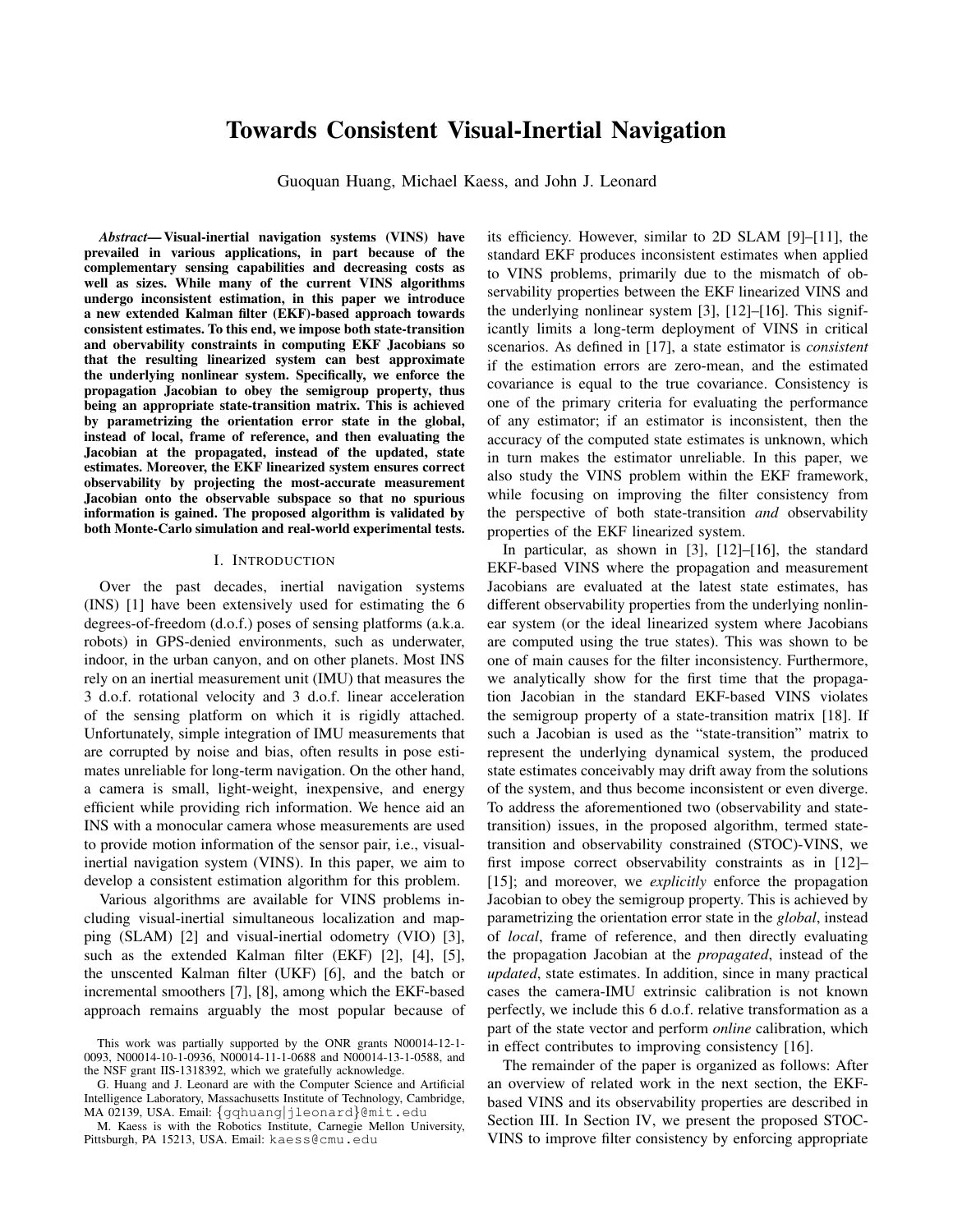state-transition and observability constraints. In Sections V and VI, the proposed approach is validated on both Monte-Carlo simulations and real-world experiments. Finally, Section VII outlines the main conclusions of this work, as well as possible future research directions.

### II. RELATED WORK

Visual-inertial navigation has recently prevailed in robot localization in 3D (e.g., [2]–[8], [12]–[16], [19]–[26]), which can be broadly categorized into loosely-coupled and tightlycoupled approaches. The former processes the IMU measurements and/or images separately in a front end, and subsequently fuses them in a back end (e.g., [8], [23]). However, although this type of methods have advantage of computational efficiency, the decoupling results in information loss [16]. The latter seamlessly fuses the visual and inertial measurements by processing them in a single estimation thread (e.g., [3], [5], [12]–[16], [25], [26]). The approach proposed in this paper falls into the latter category, aiming at consistent VINS.

As system observability plays an important role in the proposed approach, we note that some work has recently studied the VINS observability properties under different scenarios. In particular, in [26], [27], nonlinear observability of IMU-camera extrinsic calibration was analyzed based on Lie derivatives and the conditions under which the IMU-camera transformation is observable were determined. In [25], the VINS observability was studied by examining the system's indistinguishable trajectories [28] under different sensor configurations. Similarly, Martinelli [21] employed the concept of continuous symmetries [28] to show that in VINS, the IMU biases, 3D velocity, and absolute roll and pitch angles are observable.

Recently, similar to robot localization in 2D [9]–[11], consistency of EKF-based VINS has been investigated in [3], [12]–[16] from the perspective of observability. Specifically, Li and Mourikis [3], [16] studied the impact of filter inconsistency due to the VINS observability properties, and leveraged the first-estimates-Jacobian methodology [9] to mitigate the inconsistency. In [12]–[15], following the observabilitybased methodology proposed in [11], [29], the observabilityconstrained (OC)-VINS was introduced, which can employ any linearization method to ensure correct observability of the linearized system. While the same observabilitybased idea is used in the proposed STOC-VINS, we further explicitly enforce the propagation Jacobian to satisfy the semigroup property and thus to be a valid state transition matrix, which results in an alternative way of computing propagation Jacobians to that of the OC-VINS.

### III. VISUAL-INERTIAL NAVIGATION

In this section, we first describe the IMU propagation and camera measurement models within the EKF framework, which govern the VINS. In the sequel, we briefly overview the observability properties of the linearized VINS, which will be useful for the design of our approach. For concise presentation of the analysis, we hereafter consider the case where only a single feature is included in the state vector, while the results can be easily generalized to the case of multiple features.

# *A. IMU propagation model*

The EKF uses the IMU (gyroscope and accelerometer) measurements for state propagation, and the state vector consists of the IMU states  $\mathbf{x}_I$  and the feature position  ${}^G\mathbf{p}_f$ :<sup>1</sup>

$$
\mathbf{x} = \begin{bmatrix} \mathbf{x}_I^T & {}^G \mathbf{p}_f^T \end{bmatrix}^T \n= \begin{bmatrix} {}^L_G \bar{\mathbf{q}}^T & \mathbf{b}_g^T & {}^G \mathbf{v}^T & \mathbf{b}_a^T & {}^G \mathbf{p}^T & {}^G \mathbf{p}_f^T \end{bmatrix}^T
$$
\n(1)

where  ${}_{G}^{I}$  $\bar{q}$  is the unit quaternion that represents the rotation from the global frame of reference  ${G}$  to the IMU frame *{I}* (i.e., different parametrization of the rotation matrix  $\mathbf{C}(\frac{I}{G}\bar{\mathbf{q}})$  =:  $\frac{I}{G}\mathbf{C}$ ;  $G$ **p** and  $G$ **v** are the IMU position and velocity in the global frame; and  $\mathbf{b}_q$  and  $\mathbf{b}_q$  denote the gyroscope and accelerometer biases, respectively.

By noting that the feature is static (with trivial dynamics), as well as using the IMU motion dynamics [30], the continuous-time dynamics of the state (1) is given by:

$$
\frac{I}{G}\dot{\bar{\mathbf{q}}}(t) = \frac{1}{2}\mathbf{\Omega} \left( {}^{I}\boldsymbol{\omega}(t) \right) \frac{I}{G}\bar{\mathbf{q}}(t), \quad \, G\dot{\mathbf{p}}(t) = G\mathbf{v}(t), \quad G\dot{\mathbf{v}}(t) = G\mathbf{a}(t)
$$
\n
$$
\dot{\mathbf{b}}_{g}(t) = \mathbf{n}_{wg}(t), \quad \dot{\mathbf{b}}_{a}(t) = \mathbf{n}_{wa}(t), \quad G\dot{\mathbf{p}}_{f}(t) = \mathbf{0}_{3\times 1} \tag{2}
$$

where  ${}^{I}\omega = \begin{bmatrix} \omega_1 & \omega_2 & \omega_3 \end{bmatrix}^T$  is the rotational velocity of the IMU, expressed in  $\{I\}$ ,  $G$ **a** is the IMU acceleration in  $\{G\}$ ,  $\mathbf{n}_{wg}$  and  $\mathbf{n}_{wa}$  are the white Gaussian noise processes that drive the IMU biases, and  $\Omega(\omega)$  is defined by:

$$
\Omega(\omega) = \begin{bmatrix} -\lfloor \omega \times \rfloor & \omega \\ -\omega^T & 0 \end{bmatrix} , \quad \lfloor \omega \times \rfloor = \begin{bmatrix} 0 & -\omega_3 & \omega_2 \\ \omega_3 & 0 & -\omega_1 \\ -\omega_2 & \omega_1 & 0 \end{bmatrix}
$$

A typical IMU provides gyroscope and accelerometer measurements,  $\omega_m$  and  $\mathbf{a}_m$ , both of which are expressed in the IMU local frame  ${I}$  and given by:

$$
\boldsymbol{\omega}_m(t) = {}^{I} \boldsymbol{\omega}(t) + \mathbf{b}_g(t) + \mathbf{n}_g(t)
$$
\n(3)

$$
\mathbf{a}_{m}(t) = \mathbf{C}(\frac{I}{G}\bar{\mathbf{q}}(t))\left(\frac{G}{\mathbf{a}}(t) - \frac{G}{\mathbf{g}}\right) + \mathbf{b}_{a}(t) + \mathbf{n}_{a}(t) \tag{4}
$$

where <sup>*G*</sup>**g** is the gravitational acceleration expressed in  $\{G\}$ , and  $n_q$  and  $n_a$  are zero-mean, white Gaussian noise.

Linearization of (2) at the current state estimate yields the continuous-time state-estimate propagation model [5]:

$$
\vec{G}\dot{\hat{\mathbf{q}}}(t) = \frac{1}{2}\mathbf{\Omega} \left( {}^{I}\hat{\boldsymbol{\omega}}(t) \right) \vec{G}\hat{\mathbf{q}}(t), \ \ \vec{G}\dot{\hat{\mathbf{p}}}(t) = {}^{G}\hat{\mathbf{v}}(t), \ \ \vec{G}\dot{\hat{\mathbf{v}}}(t) = {}^{G}\hat{\mathbf{a}}(t)
$$
\n
$$
\dot{\hat{\mathbf{b}}}_{g}(t) = \mathbf{0}_{3\times 1}, \ \dot{\hat{\mathbf{b}}}_{a}(t) = \mathbf{0}_{3\times 1}, \ \ {}^{G}\dot{\hat{\mathbf{p}}}_{f}(t) = \mathbf{0}_{3\times 1} \tag{5}
$$

where  $\hat{\mathbf{a}} = \mathbf{a}_m - \hat{\mathbf{b}}_a$  and  $\hat{\boldsymbol{\omega}} = \boldsymbol{\omega}_m - \hat{\mathbf{b}}_g$ . The error state of dimension  $18 \times 1$  is hence defined as follows [see (1)]:

$$
\widetilde{\mathbf{x}}(t) = \begin{bmatrix} {}^{I}\widetilde{\boldsymbol{\theta}}^{T}(t) & \widetilde{\mathbf{b}}_{g}^{T}(t) & {}^{G}\widetilde{\mathbf{v}}^{T}(t) & \widetilde{\mathbf{b}}_{a}^{T}(t) & {}^{G}\widetilde{\mathbf{p}}^{T}(t) & {}^{G}\widetilde{\mathbf{p}}_{f}^{T}(t) \end{bmatrix}^{T}
$$
\n(6)

where we have employed the multiplicative error model for a quaternion [30]. That is, the error between the quaternion  $\bar{q}$  and its estimate  $\hat{\bar{q}}$  is the 3  $\times$  1 angle-error vector,  $^I\theta$ ,

<sup>&</sup>lt;sup>1</sup>Throughout this paper the subscript  $\ell$  *i* refers to the estimate of a quantity at time-step  $\ell$ , after all measurements up to time-step  $j$  have been processed.  $\hat{x}$  is used to denote the estimate of a random variable  $x$ , while  $\tilde{x} = x - \hat{x}$  is the error in this estimate.  $I_n$  and  $O_n$  are the  $n \times n$  identity and zero matrices, respectively. Finally, the left superscript denotes the frame of reference with respect to which the vector is expressed.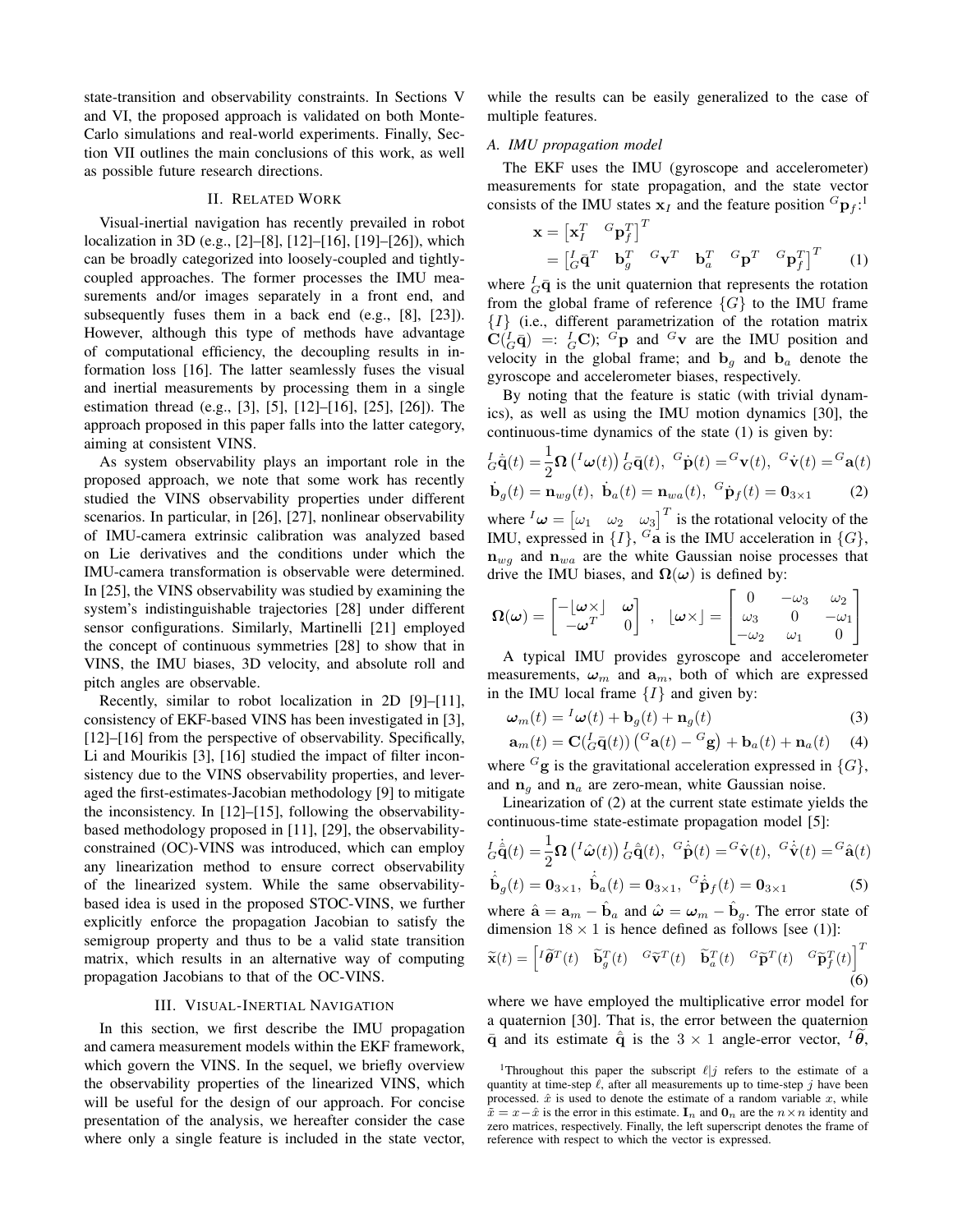$\sqrt{ }$ implicitly defined by the error quaternion:  $\delta \bar{q} = \bar{q} \otimes \hat{q} \simeq$ 1 2  $I\widetilde{\theta}$ 1 1 , where  $\delta \bar{\mathbf{q}}$  describes the small rotation that causes the true and estimated attitude to coincide. The advantage of this parametrization permits a minimal representation,  $3 \times 3$ covariance matrix  $\mathbb{E}\left[ \left[ \tilde{\theta} \right] \tilde{\theta}^T \right]$ , for the attitude uncertainty. It is important to note that the orientation error,  $^I\tilde{\theta}$ , satisfies the following rotation-matrix relation [30]:

$$
\mathbf{C}(\frac{I}{G}\bar{\mathbf{q}}) \simeq \left(\mathbf{I}_3 - \lfloor \frac{I\widetilde{\boldsymbol{\theta}} \times \rfloor}{I} \right) \mathbf{C}(\frac{I}{G}\hat{\mathbf{q}}) \tag{7}
$$

Now the continuous-time error-state propagation is:

$$
\dot{\tilde{\mathbf{x}}}(t) = \mathbf{F}_c(t)\tilde{\mathbf{x}}(t) + \mathbf{G}_c(t)\mathbf{n}(t)
$$
\n(8)

where  $\mathbf{n} = \begin{bmatrix} \mathbf{n}_g^T & \mathbf{n}_{wg}^T & \mathbf{n}_a^T & \mathbf{n}_{wa}^T \end{bmatrix}^T$  is the system noise,  $\mathbf{F}_c$ is the continuous-time error-state transition matrix, and  $\mathbf{G}_c$ is the input noise matrix, which are given by (see [30]):

$$
\mathbf{F}_c = \begin{bmatrix}\n-\lfloor \hat{\omega} \times \rfloor & -\mathbf{I}_3 & \mathbf{0}_3 & \mathbf{0}_3 & \mathbf{0}_3 & \mathbf{0}_3 \\
\mathbf{0}_3 & \mathbf{0}_3 & \mathbf{0}_3 & \mathbf{0}_3 & \mathbf{0}_3 & \mathbf{0}_3 \\
-\mathbf{C}^T (\frac{l}{G} \hat{\mathbf{q}})|\hat{\mathbf{a}} \times \rfloor & \mathbf{0}_3 & \mathbf{0}_3 & -\mathbf{C}^T (\frac{l}{G} \hat{\mathbf{q}}) & \mathbf{0}_3 & \mathbf{0}_3 \\
\mathbf{0}_3 & \mathbf{0}_3 & \mathbf{0}_3 & \mathbf{0}_3 & \mathbf{0}_3 & \mathbf{0}_3 \\
\mathbf{0}_3 & \mathbf{0}_3 & \mathbf{I}_3 & \mathbf{0}_3 & \mathbf{0}_3 & \mathbf{0}_3 \\
\mathbf{0}_3 & \mathbf{0}_3 & \mathbf{0}_3 & \mathbf{0}_3 & \mathbf{0}_3 & \mathbf{0}_3 \\
-\mathbf{I}_3 & \mathbf{0}_3 & \mathbf{0}_3 & \mathbf{0}_3 & \mathbf{0}_3 \\
-\mathbf{I}_3 & \mathbf{0}_3 & -\mathbf{C}^T (\frac{l}{G} \hat{\mathbf{q}}) & \mathbf{0}_3 \\
-\mathbf{I}_3 & \mathbf{0}_3 & \mathbf{0}_3 & \mathbf{I}_3 \\
-\mathbf{I}_3 & \mathbf{0}_3 & \mathbf{0}_3 & \mathbf{0}_3 \\
\mathbf{0}_3 & \mathbf{0}_3 & \mathbf{0}_3 & \mathbf{0}_3\n\end{bmatrix} \tag{10}
$$

The system noise is modelled as zero-mean white Gaussian process with autocorrelation  $\mathbb{E} [\mathbf{n}(t)\mathbf{n}(\tau)^T] = \mathbf{Q}_c \delta(t-\tau)$ , which depends on the IMU noise characteristics.

We have described the continuous-time propagation model using IMU measurements. However, in any practical EKF implementation, the discrete-time state-transition matrix,  $\Phi(t_{k+1}, t_k)$ , is required in order to propagate the error covariance from time  $t_k$  to  $t_{k+1}$ . Typically it is found by solving the following matrix differential equation:

$$
\dot{\mathbf{\Phi}}(t_{k+1}, t_k) = \mathbf{F}_c(t_{k+1}) \mathbf{\Phi}(t_{k+1}, t_k)
$$
\n(11)

with the initial condition  $\Phi(t_k, t_k) = I_{18}$ . Its solution has the following structure:

$$
\mathbf{\Phi}_k := \mathbf{\Phi}(t_{k+1}, t_k) = \begin{bmatrix} \mathbf{\Phi}_{k,11} & \mathbf{\Phi}_{k,12} & 0_3 & 0_3 & 0_3 & 0_3 \\ 0_3 & \mathbf{I}_3 & 0_3 & 0_3 & 0_3 & 0_3 \\ \mathbf{\Phi}_{k,31} & \mathbf{\Phi}_{k,32} & \mathbf{I}_3 & \mathbf{\Phi}_{k,34} & 0_3 & 0_3 \\ 0_3 & 0_3 & 0_3 & \mathbf{I}_3 & 0_3 & 0_3 \\ \mathbf{\Phi}_{k,51} & \mathbf{\Phi}_{k,52} & \delta t_k \mathbf{I}_3 & \mathbf{\Phi}_{k,54} & \mathbf{I}_3 & 0_3 \\ 0_3 & 0_3 & 0_3 & 0_3 & 0_3 & \mathbf{I}_3 \end{bmatrix} \tag{12}
$$

where  $\delta t_k = t_{k+1} - t_k$ . This matrix (12) can be found either numerically [5], [30] or analytically [3], [13], [14], [16]. Once it is computed, the EKF propagates the error covariance in a standard way [31]:

$$
\mathbf{P}_{k+1|k} = \mathbf{\Phi}_k \mathbf{P}_{k|k} \mathbf{\Phi}_k^T + \mathbf{Q}_{d,k} \tag{13}
$$

where 
$$
\mathbf{Q}_{d,k}
$$
 is the discrete-time system noise covariance matrix computed as follows:

$$
\mathbf{Q}_{d,k} = \int_{t_k}^{t_{k+1}} \mathbf{\Phi}(t_{k+1}, \tau) \mathbf{G}_c(\tau) \mathbf{Q}_c \mathbf{G}_c^T(\tau) \mathbf{\Phi}^T(t_{k+1}, \tau) d\tau
$$

### *B. Camera measurement model*

The camera observes visual corner features, which are used to concurrently estimate the ego-motion of the sensing platform. Assuming a calibrated perspective camera, the measurement of the feature at time-step *k* is the perspective projection of the 3D point,  $C_k$ **p**<sub>f</sub>, expressed in the current camera frame  $\{C_k\}$ , onto the image plane, i.e.,

$$
\mathbf{z}_k = \frac{1}{z_k} \begin{bmatrix} x_k \\ y_k \end{bmatrix} + \mathbf{v}_k
$$
 (14)

$$
\begin{bmatrix} x_k \\ y_k \\ z_k \end{bmatrix} = {}^{C_k} \mathbf{p}_f = \mathbf{C}({}^{C}_I \bar{\mathbf{q}}) \mathbf{C}({}^{I}_G \bar{\mathbf{q}}_k) \left( {}^{G} \mathbf{p}_f - {}^{G} \mathbf{p}_k \right) + {}^{C} \mathbf{p}_I \quad (15)
$$

where  $v_k$  is the zero-mean, white Gaussian measurement noise with covariance  $\mathbf{R}_k$ . In (15),  $\{^C_\text{I}\bar{\mathbf{q}}, ^C_\text{I}\mathbf{p}_I\}$  is the rotation and translation between the camera and the IMU. This transformation can be obtained, for example, by performing camera-IMU extrinsic calibration *offline* [27]. However, in practice when the perfect calibration is unavailable, it is beneficial to VINS consistency to include these calibration parameters in the state vector and concurrently estimate them along with the IMU/camera poses [16]. For this reason, we perform *online* camera-IMU calibration in the proposed STOC-VINS (see Section IV).

For the use of EKF, linearization of (14) yields the following measurement residual [see (6)]:

$$
\widetilde{\mathbf{z}}_k = \mathbf{H}_k \widetilde{\mathbf{x}}_{k|k-1} + \mathbf{v}_k = \mathbf{H}_{\mathbf{I}_k} \widetilde{\mathbf{x}}_{I_{k|k-1}} + \mathbf{H}_{\mathbf{f}_k} \mathcal{C} \widetilde{\mathbf{p}}_{I_{k|k-1}} + \mathbf{v}_k \tag{16}
$$

where the measurement Jacobian  $\mathbf{H}_k$  is computed as:

$$
\mathbf{H}_{k} = [\mathbf{H}_{\mathbf{I}_{k}} \quad \mathbf{H}_{\mathbf{f}_{k}}] \tag{17}
$$
\n
$$
-\mathbf{H} \quad \mathbf{C}(\mathcal{C}_{\mathbf{G}}) \left[\mathbf{H}_{\alpha} \quad \mathbf{0}_{\alpha \alpha} \quad \mathbf{H} \quad \mathbf{C}(\mathcal{I}_{\mathbf{G}}) \right] \tag{17}
$$

$$
= \mathbf{H}_{\mathbf{proj}} \mathbf{C}({}_{I}^{C}\bar{\mathbf{q}}) \left[ \mathbf{H}_{\theta_{k}} \quad \mathbf{0}_{3 \times 9} \quad \mathbf{H}_{\mathbf{p}_{k}} \qquad \mathbf{C}({}_{G}^{I}\hat{\mathbf{q}}_{k}) \right]
$$

$$
\mathbf{I}_{\mathbf{I}_{k}} = \begin{bmatrix} 1 & \begin{bmatrix} \hat{z}_{k} & 0 & -\hat{x}_{k} \end{bmatrix} \end{bmatrix} \qquad (18)
$$

$$
\mathbf{H}_{\mathbf{proj}} = \frac{1}{\hat{z}_k^2} \begin{bmatrix} z_k & 0 & -x_k \\ 0 & \hat{z}_k & -\hat{y}_k \end{bmatrix}
$$
(18)

$$
\mathbf{H}_{\theta_k} = \left[ \mathbf{C} \left( \frac{I}{G} \hat{\mathbf{q}}_k \right) \left( \frac{G \hat{\mathbf{p}}_f - G \hat{\mathbf{p}}_k}{\hat{\mathbf{p}}_f - \hat{\mathbf{p}}_k} \right) \times \right], \ \mathbf{H}_{\mathbf{p}_k} = -\mathbf{C} \left( \frac{I}{G} \hat{\mathbf{q}}_k \right) \tag{19}
$$

Once the measurement Jacobian and residual are computed, we can apply the standard EKF update equations to update the state estimates and error covariance [31].

# *C. Observability properties*

Observability analysis has recently been performed for both nonlinear and linearized VINS [3], [13]. In particular, the observability matrix for the EKF linearized system over the time interval  $[k_o \; k]$  is defined by [31]:

$$
\mathbf{M} = \begin{bmatrix} \mathbf{H}_{k_o} \\ \mathbf{H}_{k_o+1} \boldsymbol{\Phi}_{k_o} \\ \vdots \\ \mathbf{H}_k \boldsymbol{\Phi}_{k-1} \cdots \boldsymbol{\Phi}_{k_o} \end{bmatrix}
$$
(20)

It has been shown in [3], [13] that the nullspace of **M** (i.e., unobservable subspace) for the VINS *ideally* spans the following *four* directions:

$$
\mathbf{M}\mathbf{N} = \mathbf{0} \Rightarrow \mathbf{N} = \begin{bmatrix} \mathbf{0}_3 & \mathbf{C} \left( \frac{I}{G} \bar{\mathbf{q}}_k \right)^G \mathbf{g} \\ \mathbf{0}_3 & \mathbf{0}_3 \\ \mathbf{0}_3 & -\left[ \begin{matrix} G_{\mathbf{V}_k} \times \end{matrix} \right]^G \mathbf{g} \\ \mathbf{0}_3 & \mathbf{0}_3 \\ \mathbf{0}_3 & \mathbf{0}_3 \\ \mathbf{I}_3 & -\left[ \begin{matrix} G_{\mathbf{p}_k} \times \end{matrix} \right]^G \mathbf{g} \\ \mathbf{I}_3 & -\left[ \begin{matrix} G_{\mathbf{p}_k} \times \end{matrix} \right]^G \mathbf{g} \end{bmatrix} \tag{21}
$$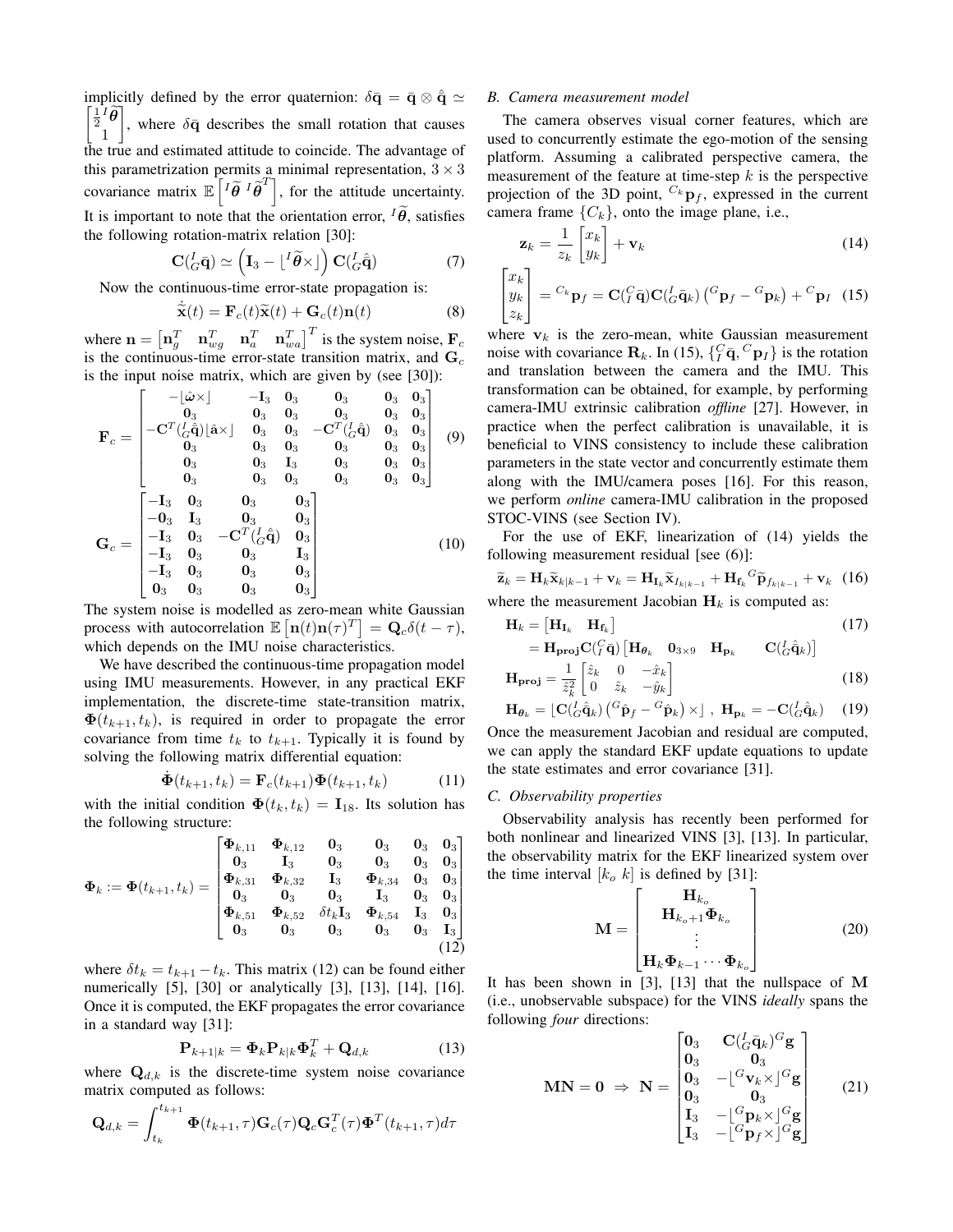Note that the first block column of **N** in (21) corresponds to the global translation while the second block column corresponds to the global rotation about the gravity vector *<sup>G</sup>***g**. When designing a nonlinear estimator for VINS, we would like the system model employed by the estimator to have an unobservable subspace spanned by these directions. However, this is not the case for the standard EKF as shown in [3], [13]–[16]. In particular, the standard EKF linearized system, which linearizes system and measurement functions at the current state estimate, has an unobservable subspace of *three*, instead of four, d.o.f. This implies that the filter gains non-existent information from available measurements, which may lead to filter inconsistency.

# IV. STATE-TRANSITION-AND-OBSERVABILITY CONSTRAINED (STOC)-VINS

As discussed in the preceding section, the standard EKFbased VINS where the propagation and measurement Jacobians are evaluated at the latest state estimates, has different observability properties from the ideal linearized system where the Jacobians are computed using the true states. This was shown to be *one* of the main causes for filter inconsistency [3], [12]–[16]. In this section, we revisit this inconsistency problem and further find that the propagation Jacobian of the standard EKF-based VINS violates the semigroup property of a state-transition matrix [18]. If such a Jacobian is used as the state-transition matrix to represent the underlying dynamical system, the produced state estimates conceivably may deviate from the solutions of the dynamical system, and thus become inconsistent or even diverge. Therefore, when designing consistent VINS algorithms, besides imposing correct observability constraints in computing Jacobians, we explicitly enforce the propagation Jacobian to obey the semigroup property and thus to be a valid statetransition matrix. The resulting method is thus termed as state-transition and observability constrained (STOC)-VINS.

# *A. Computing propagation Jacobians*

We know from control theory that a state-transition matrix *must* have the following properties [18]:

$$
\dot{\mathbf{\Phi}}(t_1, t_0) = \mathbf{F}_c(t_1) \mathbf{\Phi}(t_1, t_0)
$$
\n(22)

$$
\mathbf{\Phi}(t_0, t_0) = \mathbf{I}_{\dim(\mathbf{x})} \tag{23}
$$

 $\mathbf{I}$  $\mathbf{I}$  $\perp$  $\mathbf{I}$  $\mathbf{I}$  $\perp$  $\mathbf{I}$ 

$$
\mathbf{\Phi}(t_1, t_0) = \mathbf{\Phi}^{-1}(t_0, t_1) \tag{24}
$$

$$
\mathbf{\Phi}(t_2, t_0) = \mathbf{\Phi}(t_2, t_1) \mathbf{\Phi}(t_1, t_0)
$$
\n(25)

which hold for any  $t_0, t_1$  and  $t_2$ . Note that in VINS we have derived the analytical state-transition matrix by solving the matrix differential equation (11) with the self-mapping initial condition, which is identical to (22) and (23). Note also that given (25) and (23), the identity of (24) immediately holds. Therefore, we hereafter focus on examining (25) which is the so-called *semigroup* property [18]. However, we show for the first time that the propagation Jacobian of the standard EKF-based VINS is *not* a valid state-transition matrix:

*Lemma 4.1:* The propagation Jacobian (12) of the standard EKF-based VINS, computed using the current state estimates, violates the semigroup property (25) for being a state-transition matrix, i.e., for some  $t_{k-1}, t_k$ , and  $t_{k+1}$ ,

$$
\Phi(t_{k+1}, t_{k-1}) \neq \Phi(t_{k+1}, t_k) \Phi(t_k, t_{k-1})
$$
\n*Proof:* See Appendix I.

As a state-transition matrix is used to construct the general solution of the corresponding linear dynamical systems, an invalid state-transition matrix can result in an erroneous solution. Therefore, using the propagation Jacobian as the incorrect "transition" matrix for the EKF linearized VINS system conceivably may cause the filter producing inaccurate, or even inconsistent, estimates. To address this issue, we aim to construct the propagation Jacobian in such a way that enforces this Jacobian to be a valid state-transition matrix for the EKF linearized system, and in particular, to possess the semigroup property (25). The key idea of our approach is that we parametrize the IMU orientation error in the *global*, instead of *local* (as commonly used in the regular VINS formulation [5], [12], [13]), frame of reference; and then *analytically* compute the propagation Jacobian using the *propagated*, instead of *updated*, state estimates.

In particular, we first notice that [in contrast to  $(7)$ ]:

$$
\mathbf{C}\left(\begin{smallmatrix}I\\ G\bar{\mathbf{q}}\end{smallmatrix}\right)\simeq\mathbf{C}\left(\begin{smallmatrix}I\\ G\bar{\mathbf{q}}\end{smallmatrix}\right)\left(\mathbf{I}_3-\begin{bmatrix}^G\widetilde{\boldsymbol{\theta}}\times\end{bmatrix}\right) \tag{27}
$$

which results in the global orientation error state,  ${}^G\tilde{\theta}$  =  $\mathbf{C}^T \left( \frac{I}{G} \hat{\mathbf{q}} \right) \,^T \hat{\boldsymbol{\theta}}$ . With this parametrization, the error states except the biases are all in the global frame, which will be useful for our ensuing derivations [see (6)]:

$$
\widetilde{\mathbf{x}}' := \begin{bmatrix} {}^{G}\widetilde{\theta} \\ \widetilde{\mathbf{b}}_{g} \\ {}^{G}\widetilde{\mathbf{v}} \\ {}^{G}\widetilde{\mathbf{p}}_{g} \\ {}^{G}\widetilde{\mathbf{p}}_{f} \end{bmatrix} = \mathbf{Diag} \left( \mathbf{C}^{T} ({}^{I}_{G}\widehat{\mathbf{q}}), \mathbf{I}_{15} \right) \begin{bmatrix} {}^{I}\widetilde{\theta} \\ \widetilde{\mathbf{b}}_{g} \\ {}^{G}\widetilde{\mathbf{v}} \\ {}^{G}\widetilde{\mathbf{p}}_{g} \\ {}^{G}\widetilde{\mathbf{p}}_{f} \end{bmatrix} =: \mathbf{\Lambda}^{T} \widetilde{\mathbf{x}} \quad (28)
$$

Now the new error-state propagation can be written as:

$$
\widetilde{\mathbf{x}}'_{k+1|k} = \mathbf{\Lambda}_{k+1}^T \widetilde{\mathbf{x}}_{k+1|k} = \mathbf{\Lambda}_{k+1}^T \boldsymbol{\Phi}_k \mathbf{\Lambda}_k \widetilde{\mathbf{x}}'_{k|k} =: \boldsymbol{\Phi}'_k \widetilde{\mathbf{x}}'_{k|k} \quad (29)
$$
\nwhere we have used the fact that  $\mathbf{\Lambda}^{-1} = \mathbf{\Lambda}^T$  [see (28)]. Note that  $\boldsymbol{\Phi}'_k := \mathbf{\Lambda}_{k+1}^T \boldsymbol{\Phi}_k \mathbf{\Lambda}_k$  is the propagation Jacobian for the

new parametrization, and can be computed analytically based on the analytical expression of  $\Phi_k$  (see (12) and [13]):  $\mathbf{r}$   $\mathbf{r}$ 

$$
\mathbf{\Phi}'_k := \mathbf{\Phi}'(t_{k+1}, t_k) = \tag{30}
$$

$$
\left[\begin{matrix}\mathbf{C}^T ( _G^I \hat{\mathbf{q}}_{k+1}) \boldsymbol{\Phi}_{k,11} \mathbf{C} (^I_G \hat{\mathbf{q}}_{k}) & \mathbf{C}^T ( _G^I \hat{\mathbf{q}}_{k+1}) \boldsymbol{\Phi}_{k,12} & \mathbf{0}_3 & \mathbf{0}_3 & \mathbf{0}_3 & \mathbf{0}_3 \\ \mathbf{0}_3 & \mathbf{I}_3 & \mathbf{0}_3 & \mathbf{0}_3 & \mathbf{0}_3 & \mathbf{0}_3 \\ \boldsymbol{\Phi}_{k,31} \mathbf{C} (^I_G \hat{\mathbf{q}}_{k}) & \boldsymbol{\Phi}_{k,32} & \mathbf{I}_3 & \boldsymbol{\Phi}_{k,34} & \mathbf{0}_3 & \mathbf{0}_3 \\ \mathbf{0}_3 & \mathbf{0}_3 & \mathbf{0}_3 & \mathbf{I}_3 & \mathbf{0}_3 & \mathbf{0}_3 \\ \boldsymbol{\Phi}_{k,51} \mathbf{C} (^I_G \hat{\mathbf{q}}_{k}) & \boldsymbol{\Phi}_{k,52} & \boldsymbol{\delta}_{k,54} & \mathbf{I}_3 & \mathbf{0}_3 \\ \mathbf{0}_3 & \mathbf{0}_3 & \mathbf{0}_3 & \mathbf{0}_3 & \mathbf{0}_3 & \mathbf{I}_3\end{matrix}\right]
$$

In particular, as compared to  $\Phi(t_{k+1}, t_k)$ , the only blocks changed are  $\Phi'_{k,11}$ ,  $\Phi'_{k,12}$ ,  $\Phi'_{k,31}$ , and  $\Phi'_{k,51}$ , which are computed in closed form as follows (also see [3], [13]):

$$
\Phi_{k,11}^{\prime} = \mathbf{C}^{T} \left( \frac{I}{G} \hat{\mathbf{q}}_{k+1} \right) \mathbf{C} \left( \frac{I(k+1)}{I(k)} \hat{\mathbf{q}} \right) \mathbf{C} \left( \frac{I}{G} \hat{\mathbf{q}}_{k} \right) = \mathbf{I}_{3} \tag{31}
$$

$$
\Phi_{k,12}' = -\int_{t_k}^{t_{k+1}} \mathbf{C}^T \left(\frac{I}{G} \hat{\mathbf{q}}(t_\tau)\right) d\tau \tag{32}
$$

$$
\mathbf{\Phi}'_{k,31} = -\lfloor (\overset{\circ}{\mathbf{G}}\hat{\mathbf{v}}_{k+1} - \overset{G}\hat{\mathbf{v}}_k - \overset{G}\mathbf{g}\delta t_k) \times \rfloor \tag{33}
$$

$$
\mathbf{\Phi}'_{k,51} = -\left[ \left( {}^G \hat{\mathbf{p}}_{k+1} - {}^G \hat{\mathbf{p}}_k - {}^G \hat{\mathbf{v}}_k \delta t_k - \frac{1}{2} {}^G \mathbf{g} \delta t_k^2 \right) \times \right] \quad (34)
$$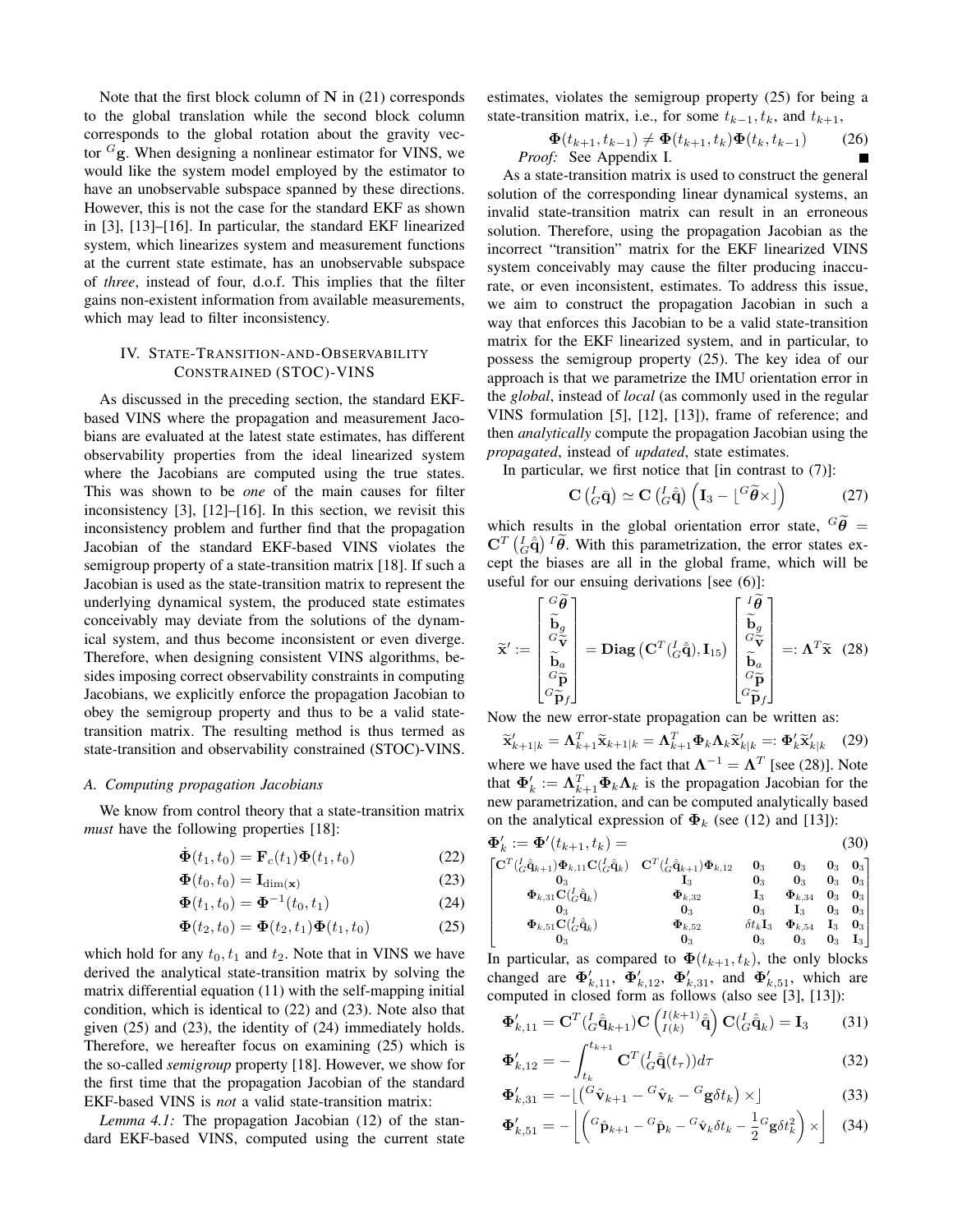We now show that the propagation Jacobian,  $\Phi'(t_{k+1}, t_k)$ , can be constructed analytically so as to satisfy the semigroup property (25) for being a valid state-transition matrix.

*Lemma 4.2:* If the propagation Jacobian  $\Phi'(t_{\ell+1}, t_{\ell})$  is evaluated at the propagated state estimates,  $\hat{\mathbf{x}}_{\ell+1|\ell}$  and  $\hat{\mathbf{x}}_{\ell|\ell-1}$ , then it satisfies the semigroup property (25), i.e.,

$$
\Phi'(t_{k+1}, t_{k-1}) = \Phi'(t_{k+1}, t_k) \Phi'(t_k, t_{k-1})
$$
 (35)  
*Proof:* See Appendix II.

# *B. Computing measurement Jacobians*

The measurement Jacobian with respect to the new error state (28) is calculated as follows [see (14) and (17)-(19)]:

$$
\mathbf{H}'_k = \begin{bmatrix} \mathbf{H}'_{\mathbf{I}_k} & \mathbf{H}'_{\mathbf{f}_k} \end{bmatrix}
$$
\n
$$
= \mathbf{H}_{\mathbf{proj}} \mathbf{C} \begin{bmatrix} \overline{G} \\ \overline{G} \end{bmatrix} \begin{bmatrix} \mathbf{H}'_{\theta_k} & \mathbf{0}_{3 \times 9} & \mathbf{H}'_{\mathbf{p}_k} & \mathbf{C} \begin{bmatrix} \overline{I}_k \\ \overline{G} \end{bmatrix} \end{bmatrix}
$$
\n(36)

$$
\mathbf{H}'_{\theta_k} = \lfloor (\mathbf{G}_{\hat{\mathbf{p}}f} - \mathbf{G}_{\hat{\mathbf{p}}k}) \times \rfloor , \quad \mathbf{H}'_{\mathbf{p}_k} = -\mathbf{I}_3 \tag{37}
$$

Note that by performing observability analysis similar to [13], the *ideal* linearized error-state system (i.e., Jacobians are computed using the true states) with the global orientation-error parametrization has the following unobservable subspace of 4 d.o.f. [see (21)]:

$$
\mathbf{N}' = \begin{bmatrix} \mathbf{0}_3 & G_{\mathbf{g}} \\ \mathbf{0}_3 & \mathbf{0}_3 \\ \mathbf{0}_3 & -[\mathbf{G}_{\mathbf{v}_k \times}] G_{\mathbf{g}} \\ \mathbf{0}_3 & \mathbf{0}_3 \\ \mathbf{I}_3 & -[\mathbf{G}_{\mathbf{p}_k \times}] G_{\mathbf{g}} \\ \mathbf{I}_3 & -[\mathbf{G}_{\mathbf{p}_f \times}] G_{\mathbf{g}} \end{bmatrix} \tag{38}
$$

However, in analogy to the case of standard EKF-based VINS (see Sectioin III-C), it is not difficult to show that if we compute the measurement Jacobian using the current best state estimates as for the standard EKF, while computing the propagation Jacobian using the propagated state estimates as devised in the previous section, the resulting linearized errorstate system has an unobservable subspace of only 3 (instead of 4) d.o.f. This may result in inconsistent estimates.

To address this issue, we impose appropriate observability constraints when computing measurement Jacobians, by following our prior observability-constrained methodology for designing consistent SLAM estimators [11], which was also exploited in [12]–[15]. Specifically, when computing the measurement Jacobian, we enforce that each block row of the observability matrix (20) has the same nullspace, i.e.,

$$
\min_{\mathbf{H}'_k} \ \|\mathbf{H}'_k - \mathbf{H}_k\|_F^2 \tag{39}
$$

subject to 
$$
\mathbf{H}_{k}^{\prime} \mathbf{\Phi}_{k-1}^{\prime} \cdots \mathbf{\Phi}_{k_{o}}^{\prime} \mathbf{N}^{\prime} = \mathbf{0}
$$
 (40)

where  $|| \cdot ||_F$  denotes the Frobenius norm. Ideally,  $H_k$ in (39) is the measurement Jacobian computed using the true states, which, however, is not realizable in practice. Hence, we employ the latest, and thus the best, state estimates to compute this Jacobian as for the standard EKF, i.e.,  $\mathbf{H}_k = \mathbf{H}_k(\hat{\mathbf{x}}_{k|k-1})$ . On the other hand,  $\mathbf{N}'$  in (40) defines the desired nullspace. Although we would like to have the same one as in (38) computed using the true states (which is not realizable in practice), we select the nullspace that has the same structure as in (38) while computing it with the first available state estimates, i.e.,  $N' = N'(\hat{x}_{k_o|k_o})$ .

Once the choice of the nullspace  $N'$  is made, we find the optimal solution to the above problem (39)-(40) in *closed form* based on the following lemma:

*Lemma 4.3:* The optimal solution to the constrained minimization problem (39)-(40) is given by:

$$
\mathbf{H}'_k = \mathbf{H}_k \left( \mathbf{I}_{\dim(\mathbf{x})} - \mathbf{U} (\mathbf{U}^T \mathbf{U})^{-1} \mathbf{U}^T \right) \tag{41}
$$

П

where  $\mathbf{U} = \mathbf{\Phi}'_{k-1} \cdots \mathbf{\Phi}'_{k_o} \mathbf{N}'$ . *Proof:* See [32].

It is interesting to note that **U** in the above lemma is the propagated unobservable subspace (nullspace) at time-step *k*, and  $(\mathbf{I}_{\text{dim}(\mathbf{x})} - \mathbf{U}(\mathbf{U}^T \mathbf{U})^{-1} \mathbf{U}^T)$  is the subspace orthogonal to **U**, i.e., the observable subspace. Hence, as seen from (41), the measurement Jacobian of the proposed STOC-VINS is the projection of the most accurate measurement Jacobian onto the observable subspace.

# *C. Application to MSCKF*

The multi-state constraint Kalman filter (MSCKF) [5], [33] is a well-known VINS algorithm that performs tightlycoupled VIO over a sliding window of *m* poses, and has complexity only linear in the number of observed features. The MSCKF utilizes all feature observations available within the sliding window to impose probabilistic constraints between poses, without building a map. In what follows, we apply the proposed STOC-VINS to the MSCKF framework to address the VIO problem [16], while our methodology is applicable to other VINS problems including SLAM.

The MSCKF state vector at time-step *k* augments the current IMU state by the past *m* poses where the images were taken (i.e., stochastic cloning [34]):

$$
\mathbf{x}_{A_k} = \begin{bmatrix} \mathbf{x}_{I_k}^T & \mathbf{y}_{k-1}^T & \cdots & \mathbf{y}_{k-m}^T \end{bmatrix}^T
$$
(42)

where  $y_{\ell}^T = \begin{bmatrix} I_{\mathcal{G}} \bar{\mathbf{q}}_{\ell}^T & {}^G \mathbf{p}_{\ell}^T \end{bmatrix}$  is the IMU pose (quaternion and position) where the image is recorded at time-step  $\ell$ . Since the nullspace, N', is required for computing the STOC-VINS measurement Jacobian [see (41)], we accordingly augment the nullspace with the ones corresponding to the cloning states as follows:

$$
\mathbf{N}'_{A} = \begin{bmatrix} \mathbf{N}' \\ \mathbf{N}'_{\text{clone},1} \\ \vdots \\ \mathbf{N}'_{\text{clone},m} \end{bmatrix} = \begin{bmatrix} \mathbf{0}_{3} & \mathbf{N}'_{G} \\ \mathbf{I}_{3} & -\begin{bmatrix} G_{\hat{\mathbf{p}}_{k-1|k-2} \times \end{bmatrix} G_{\mathbf{g}} \\ \vdots \\ G_{3} & G_{\mathbf{g}} \\ \mathbf{I}_{3} & -\begin{bmatrix} G_{\hat{\mathbf{p}}_{k-m|k-m-1} \times \end{bmatrix} G_{\mathbf{g}} \end{bmatrix}
$$
(43)

During the MSCKF propagation, the current state estimates evolve forward in time by integrating (2), while the cloning-state estimates remain static. On the other hand, the augmented covariance is propagated as follows [see (13)]:

$$
\mathbf{P}_{A_{k+1|k}} = \mathbf{Diag} \left( \boldsymbol{\Phi}_{k}^{\prime}, \mathbf{I}_{6m} \right) \mathbf{P}_{A_{k|k}} \mathbf{Diag} \left( \boldsymbol{\Phi}_{k}^{\prime T}, \mathbf{I}_{6m} \right) + \mathbf{Diag} \left( \mathbf{Q}_{d,k}, \mathbf{0}_{6m} \right) \tag{44}
$$

where the propagation Jacobian  $\Phi'_{k}$  is computed using the propagated state estimates as devised in Section IV-A.

During the MSCKF update, we stack together all the feature measurements within the sliding window, and linearize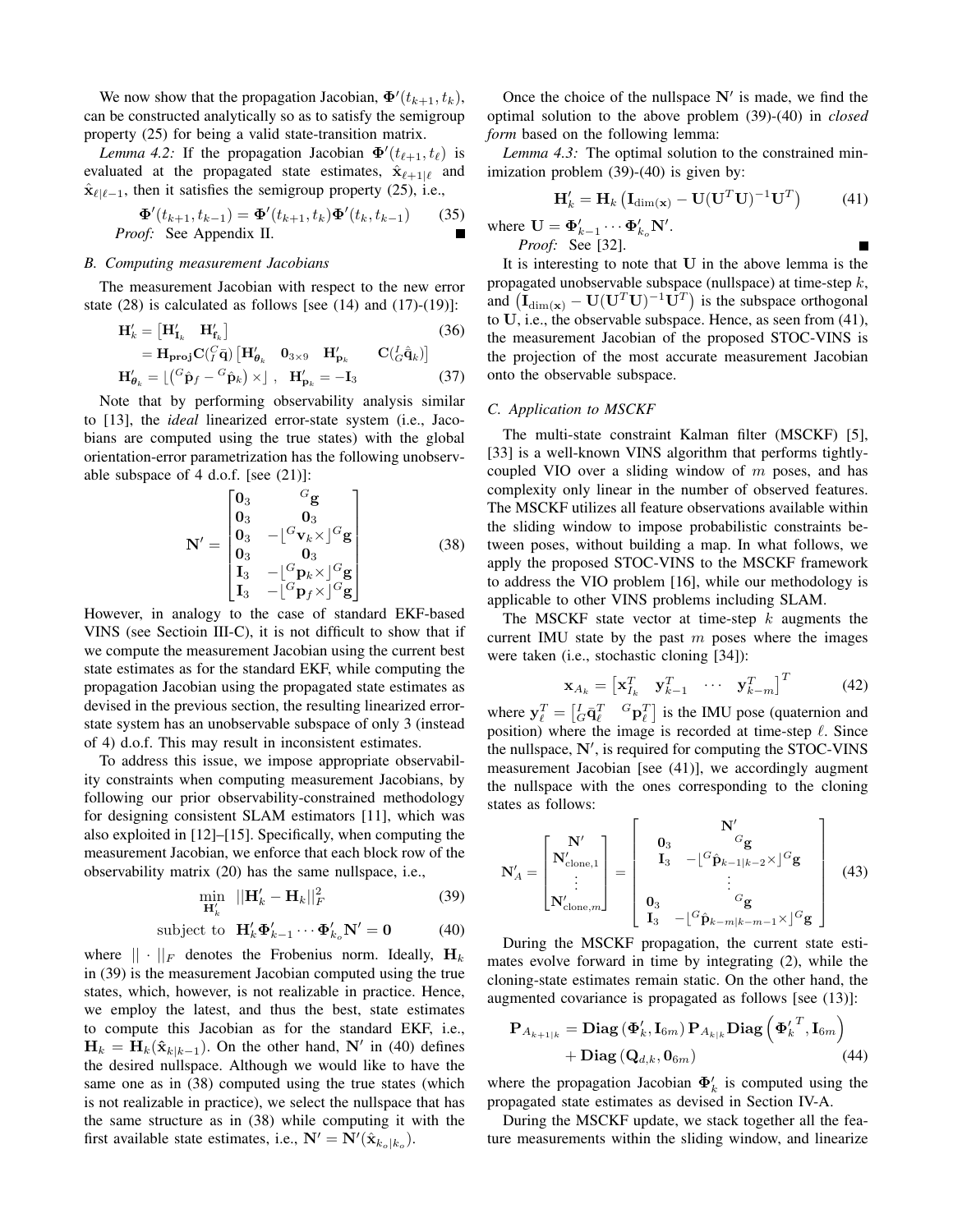

(a) Orientation RMSE (b) Position RMSE (c) Orientation NEES (d) Position NEES Fig. 1. Monte-Carlo simulation results for a VIO scenario. In these plots, the dash-dotted lines correspond to the standard VINS, the solid lines to the STOC-VINS. It is clear that the proposed STOC-VINS performs significantly better than the standard VINS, in terms of both NEES and RMSE.

them with respected to the augmented IMU states as well as the feature position [see (16)]:

$$
\begin{bmatrix} \widetilde{\mathbf{z}}_k \\ \vdots \\ \widetilde{\mathbf{z}}_{k-m} \end{bmatrix} = \begin{bmatrix} \mathbf{H}_k' \\ \vdots \\ \mathbf{H}_{k-m}' \end{bmatrix} \begin{bmatrix} \widetilde{\mathbf{x}}_{A_{k|k-1}} \\ G \widetilde{\mathbf{p}}_f \end{bmatrix} + \begin{bmatrix} \mathbf{v}_k \\ \vdots \\ \mathbf{v}_{k-m} \end{bmatrix}
$$

$$
=: \mathbf{H}_\mathbf{x}' \widetilde{\mathbf{x}}_{A_{k|k-1}} + \mathbf{H}_\mathbf{f}'^G \widetilde{\mathbf{p}}_f + \mathbf{v} \tag{45}
$$

where the measurement Jacobian  $\mathbf{H}'_k$  is computed as (41). Note that the feature position is not included in the MSCKF state vector (42), while we want to utilize the information contained in its measurements, we hence project (45) onto the left nullspace of  $\mathbf{H}_{\mathbf{f}}'$  (i.e.,  $\mathbf{W}^T \mathbf{H}_{\mathbf{f}}' = 0$ ) and have:

$$
\mathbf{W}^T \widetilde{\mathbf{z}} = \mathbf{W}^T \mathbf{H}'_{\mathbf{x}} \widetilde{\mathbf{x}}_{A_{k|k-1}} + \mathbf{W}^T \mathbf{v}
$$
 (46)

$$
\Leftrightarrow \ \widetilde{\mathbf{z}}'' = \mathbf{H}_{\mathbf{x}}'' \widetilde{\mathbf{x}}_{A_{k|k-1}} + \mathbf{v}'' \tag{47}
$$

The EKF uses the above residual equation to update the state estimates and covariance [33].

As mentioned before, we include the camera-IMU extrinsic calibration parameters,  $\{C \bar{\mathbf{q}}, C \mathbf{p}_I\}$ , in the state vector so as to perform this calibration *online*. As shown in [16], it is often unrealistic to assume the 6 d.o.f. camera-IMU transformation perfectly known, while using imperfect (known with finite precision) calibration as if it underestimates the uncertainty and thus harms the filter consistency. Interestingly, the inclusion of the calibration parameters in the state vector incurs minimal modifications to the MSCKF [16]. Since this transformation is static, it is easy to propagate over time (in a similar way as for the static feature). Linearization of the stacked measurements renders new Jacobian terms with respect to these parameters [see (45) and (36)], which can be easily used in the standard EKF update equations.

# V. SIMULATION RESULTS

We conducted a series of Monte-Carlo simulations under realistic conditions to validate the the proposed STOC-VINS. The metrics used to evaluate filter performance are: (i) the root mean square error (RMSE), and (ii) the average normalized (state) estimation error squared (NEES) [17]. The RMSE provides us with a concise metric of the accuracy of a given filter, while the NEES is a standard criterion for evaluating the filter's consistency. By studying both metrics of the given filter, we obtain a comprehensive picture of the filter's performance.

In this simulation, we consider a VIO scenario [12], [16], where a robot equipped with a camera-IMU pair moves on



Fig. 2. Sample images with tracked features (red crosses) in the experiment.

a circular trajectory with radius 5 m at an average speed 0*.*6 m/sec. The camera with 45 deg field of view observes point features randomly distributed inside a circumscribing cylinder. The standard deviation of image noise was set to 1*.*5 pixels, while IMU measurements were modelled with MEMS sensor quality. We performed 50 Monte-Carlo simulations and compared our proposed STOC-VINS to the standard MSCK-based VINS [33]. Both filters use a sliding window with size of 10 camera poses, and during each run, process the same data to ensure a fair comparison.

The comparative Monte-Carlo results are presented in Fig. 1. As evident, the proposed STOC-VINS performs substantially better than that of the standard VINS, in terms of both RMSE (accuracy) and NEES (consistency). This is attributed to the fact that the proposed filter (i) by construction employs the linearized system models of correct observability properties, and (ii) explicitly enforces the semigroup property of the state transition matrix in the direct analytical computation of the propagation Jacobian.

# VI. EXPERIMENTAL RESULTS

We further tested the proposed STOC-VINS in a realworld experiment, in which a hand-held camera/IMU platform travelled over two floors in the Stata Center at MIT. In this experiment, we were using a PointGrey Bumblebee2 stereo pair that records images of resolution 640*×*480 pixels at 30 Hz (only the right camera's images were used), and a MicroStrain IMU (3DM-GX3-25) which operates at 100 Hz. We employed the Shi-Tomasi corner detector [35] to extract point features from the first available image and track them over the subsequent images using the KLT tracking algorithm [36] (e.g., see Fig. 2). On average, approximately 100 features were tracked per image, while we initialize a new set of features when the number of successfully tracked features falls under a certain threshold. To remove outliers from the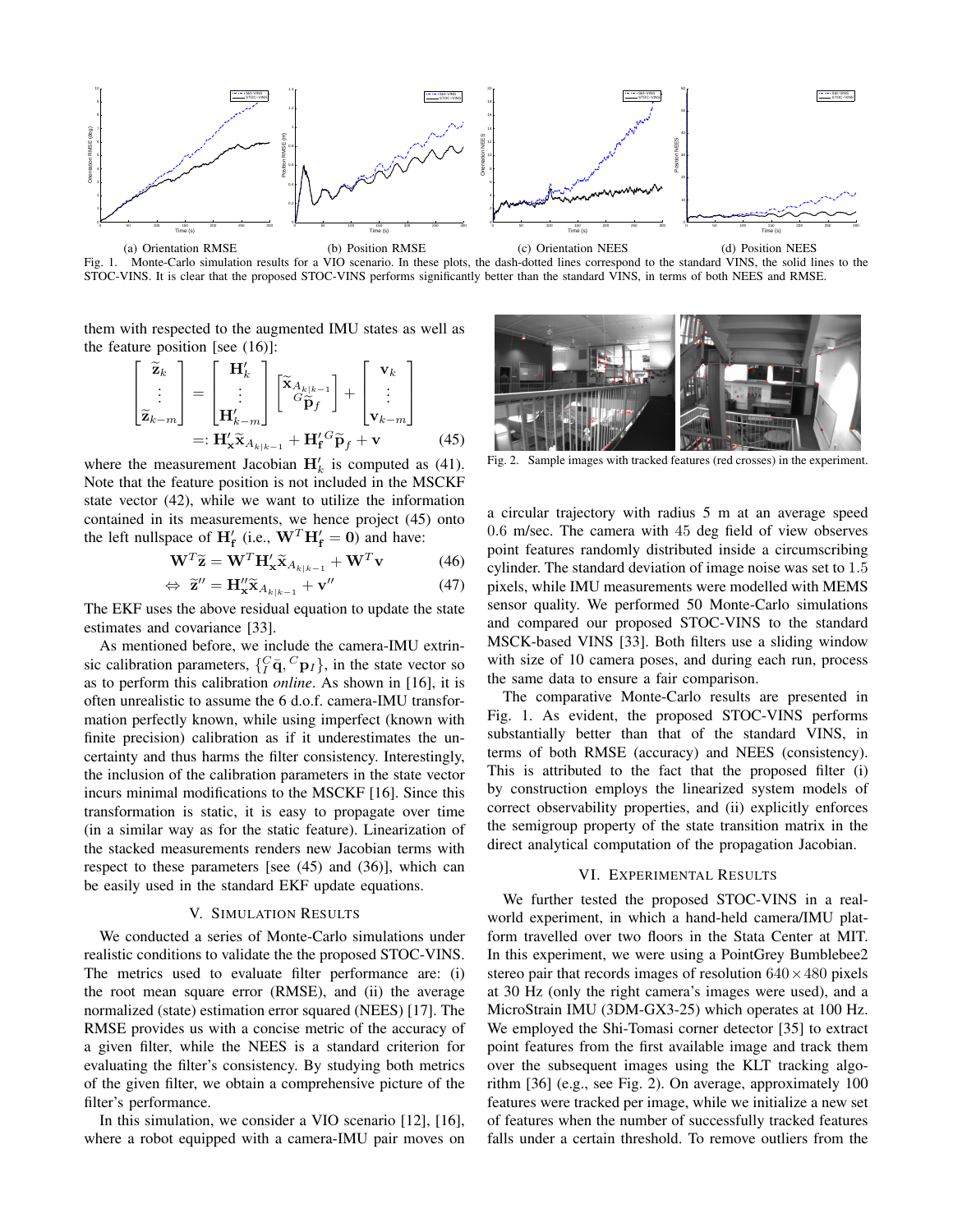$$
\Phi(t_{k+1}, t_k) \Phi(t_k, t_{k-1}) = \n\begin{bmatrix}\n\Phi_{k,11}\Phi_{k-1,11} & \Phi_{k,11}\Phi_{k-1,12} + \Phi_{k,12} & 0_3 & 0_3 & 0_3 & 0_3 \\
\Phi_{k,31}\Phi_{k-1,11} + \Phi_{k-1,31} & \Phi_{k,31}\Phi_{k-1,12} + \Phi_{k,32} + \Phi_{k-1,32} & \mathbf{I}_3 & \Phi_{k,34} + \Phi_{k-1,34} & 0_3 & 0_3 \\
\mathbf{I}_3 & \mathbf{I}_3 & \mathbf{I}_3 & \mathbf{I}_3 & \mathbf{I}_3 & \mathbf{I}_3 & 0_3 & 0_3 \\
\mathbf{I}_3 & \mathbf{I}_3 & \mathbf{I}_3 & \mathbf{I}_3 & \mathbf{I}_3 & \mathbf{I}_3 & 0_3 & 0_3 \\
\mathbf{I}_3 & \mathbf{I}_3 & \mathbf{I}_3 & \mathbf{I}_3 & \mathbf{I}_3 & \mathbf{I}_3 & 0_3 \\
\mathbf{I}_3 & \mathbf{I}_3 & \mathbf{I}_3 & \mathbf{I}_3 & \mathbf{I}_3 & \mathbf{I}_3 & 0_3 \\
\mathbf{I}_3 & \mathbf{I}_3 & \mathbf{I}_3 & \mathbf{I}_3 & \mathbf{I}_3 & \mathbf{I}_3 & 0_3 \\
\mathbf{I}_3 & \mathbf{I}_3 & \mathbf{I}_3 & \mathbf{I}_3 & \mathbf{I}_3 & \mathbf{I}_3 & \mathbf{I}_3 & 0_3 \\
\mathbf{I}_3 & \mathbf{I}_3 & \mathbf{I}_3 & \mathbf{I}_3 & \mathbf{I}_3 & \mathbf{I}_3 & \mathbf{I}_3 & \mathbf{I}_3 & \mathbf{I}_3 \\
\mathbf{I}_3 & \mathbf{I}_3 & \mathbf{I}_3 & \mathbf{I}_3 & \mathbf{I}_3 & \mathbf{I}_3 & \mathbf{I}_3 \\
\mathbf{I}_3 & \mathbf{I}_3 & \mathbf{I}_3 & \mathbf{I}_3 & \mathbf{I}_3 & \mathbf{I}_3 & \mathbf{I}_3 & \mathbf{I}_3 & \mathbf{I}_3 & \mathbf{I}_3 \\
\mathbf{I}_3 & \mathbf{I}_
$$



Fig. 3. The estimated trajectories of the two compared VINS algorithms in the real-world experiment conducted in the Stata Center at MIT. In this plot,  $\triangle$  denotes the starting position, while the estimated ending points are denoted by . The dash-dotted lines correspond to the standard VINS, the solid lines to the STOC-VINS. Note that the two algorithms perform close to each other in some portions along the path, which makes the corresponding lines difficult to distinguish.

resulting tracks, which is a necessary step in practice, we used the RANSAC with five-point algorithm [37].

In this test, the same two MSCKF-based VINS algorithms as in the preceding simulation were compared, and Fig. 3 shows the estimated trajectories. Note that in this test, the camera-IMU platform traversed about 140 m and returned to its starting position. At the end of the trajectory, the standard VINS has a position error of 1.6111 m, while the position error of the proposed STOC-VINS is only 1.0975 m. These errors respectively account for approximately 1.13% (standard VINS), and 0.79% (STOC-VINS) of the total distance travelled. It becomes clear from these results that the proposed STOC-VINS performs better than the standard VINS which agrees with the previous simulation results.

### VII. CONCLUSIONS AND FUTURE WORK

In this paper, we have introduced a new EKF-based VINS algorithm, termed STOC-VINS, which ensures appropriate state-transition and observability properties of the linearized system so as to improve consistency and accuracy. In particular, we use the global, instead of local, parametrization for the orientation error state, which enables the direct analytical computation of the propagation Jacobian that fulfils the semigroup property of an appropriate state-transition matrix. Moreover, by adopting the observability-constrained methodology, we project the most accurate (canonical) measurement Jacobian – computed using the latest, and thus best, state estimates – onto the observable subspace so that no spurious information is gained by the filter. As a result, the proposed STOC-VINS was shown to outperform the standard VINS algorithms, in terms of both consistency and accuracy. In the future, we will focusing on further improving VINS performance (including accuracy, consistency, and efficiency), e.g., how to efficiently integrate loop closure to enable long-term navigation while attaining bounded errors.

# APPENDIX I PROOF OF LEMMA 4.1

Note first that the standard EKF computes the propagation Jacobian,  $\Phi(t_k, t_\ell)$ , using the current state estimates,  $\hat{\mathbf{x}}_{k|k-1}$ and  $\hat{\mathbf{x}}_{\ell|\ell}$ . In order to verify the semigroup property (25), we substitute the pertinent state estimates to the analytical expressions of the IMU propagation Jacobians found in [13]. In particular, the multiplication of the two propagation Jacobians,  $\Phi(t_{k+1}, t_k)$  and  $\Phi(t_k, t_{k-1})$ , does not alter the matrix structure as shown in (48).

Consider (1*,* 1) entry of the above multiplication (48). Substitution of the current state estimates into the analytical expressions of  $\Phi(t_{k+1}, t_k)$  and  $\Phi(t_k, t_{k-1})$  [13] yields:

$$
\Phi_{k,11}\Phi_{k-1,11} = \mathbf{C} \begin{pmatrix} I(k+1|k) \\ I(k|k) \end{pmatrix} \mathbf{C}^T \begin{pmatrix} I(k-1|k-1) \\ I(k|k-1) \end{pmatrix} \hat{\mathbf{q}} \right) \neq \mathbf{C} \begin{pmatrix} I(k+1|k) \\ I(k-1|k-1) \end{pmatrix} = \Phi_{11}(t_{k+1}, t_{k-1})
$$
\n(49)

where we have employed the fact that the propagated estimate of the IMU orientation generally is different from its updated estimate, i.e.,  $\mathbf{C} \left( \frac{I}{G} \tilde{\hat{\mathbf{q}}}_{k|k-1} \right) \neq \mathbf{C} \left( \frac{I}{G} \hat{\hat{\mathbf{q}}}_{k|k} \right)$ . The above inequality (49) immediately completes the proof.

# APPENDIX II PROOF OF LEMMA 4.2

Due to the space constraint, we here prove only for the case *without* biases, while the proof for the general case with biases can be found in [32]. In this case, by removing the entries corresponding to the biases from (30), we have the propagation Jacobian  $\mathbf{\Phi}'(t_{k+1}, t_k)$  as follows:

$$
\mathbf{\Phi}'(t_{k+1}, t_k) = \begin{bmatrix} \mathbf{I}_3 & \mathbf{0}_3 & \mathbf{0}_3 & \mathbf{0}_3 \\ \mathbf{\Phi}'_{k,31} & \mathbf{I}_3 & \mathbf{0}_3 & \mathbf{0}_3 \\ \mathbf{\Phi}'_{k,51} & \delta t_k \mathbf{I}_3 & \mathbf{I}_3 & \mathbf{0}_3 \\ \mathbf{0}_3 & \mathbf{0}_3 & \mathbf{0}_3 & \mathbf{I}_3 \end{bmatrix}
$$
(50)

The product of the two consecutive propagation Jacobians assumes the following form [see (31)-(34)]:

$$
\mathbf{\Gamma} := \mathbf{\Phi}'(t_{k+1}, t_k) \mathbf{\Phi}'(t_k, t_{k-1}) = \tag{51}
$$

$$
\begin{bmatrix} \mathbf{I}_3 & \mathbf{0}_3 & \mathbf{0}_3 & \mathbf{0}_3 \\ \mathbf{\Phi}'_{k,31} + \mathbf{\Phi}'_{k-1,31} & \mathbf{I}_3 & \mathbf{0}_3 & \mathbf{0}_3 \\ \mathbf{\Phi}'_{k,51} + \delta t_k \mathbf{\Phi}'_{k-1,31} + \mathbf{\Phi}'_{k-1,51} & (\delta t_{k-1} + \delta t_k) \mathbf{I}_3 & \mathbf{I}_3 & \mathbf{0}_3 \\ \mathbf{0}_3 & \mathbf{0}_3 & \mathbf{0}_3 & \mathbf{I}_3 \end{bmatrix}
$$